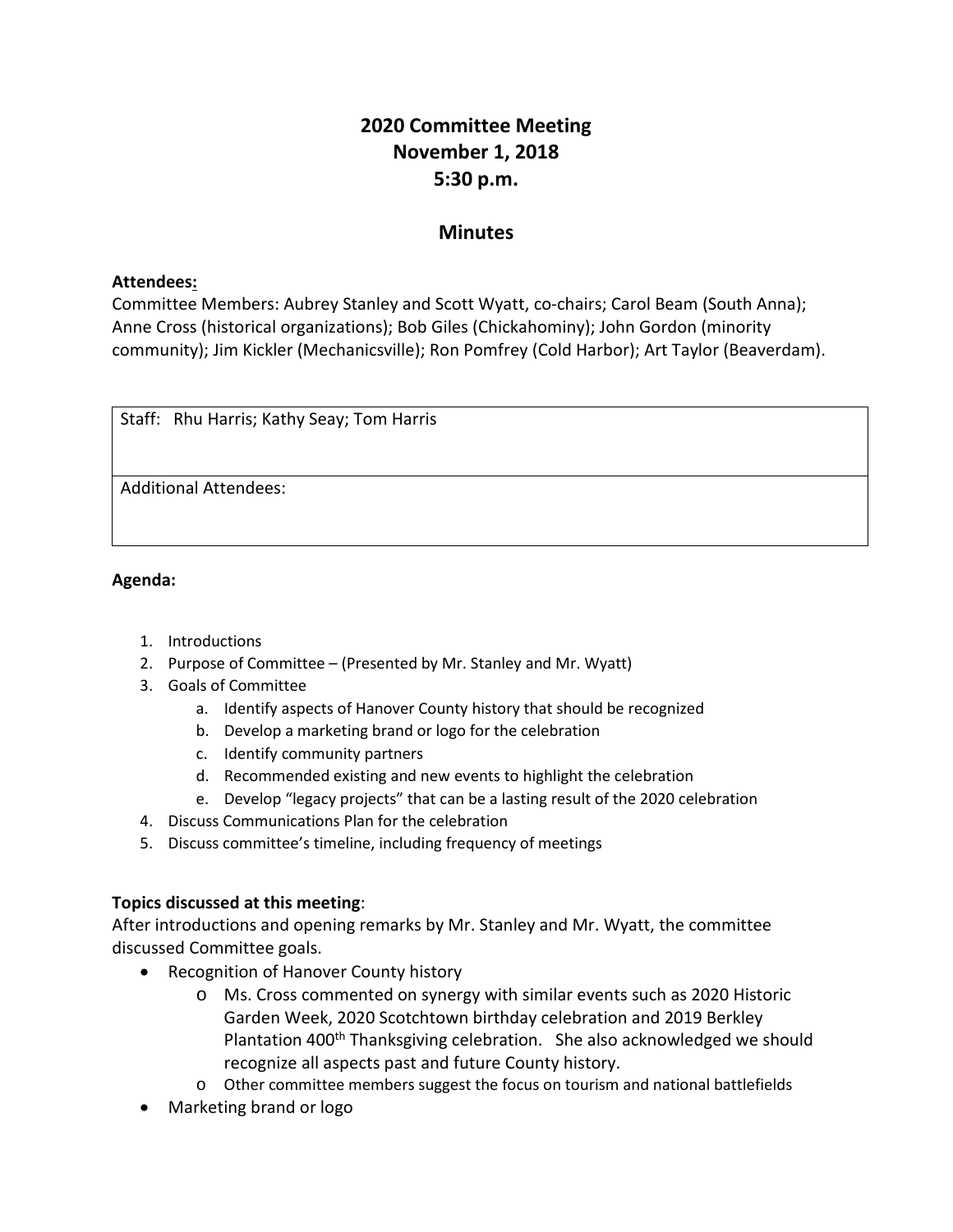- o Several committee members suggested the name of the Committee include "300<sup>th</sup>" designation and creating a logo that other groups would be allowed to use to promote the event.
- o A birthday party theme was mentioned as well as the committee's desire for staff to bring information on similar planning in other localities.
- $\circ$  Mr. Rhu Harris suggests that we might want a brand or logo for the 300<sup>th</sup> that's different than the County seal.

## Celebration events

- o The committee noted a preference for using existing events for recognizing the 2020 celebration.
- o Committee members noted that the additional events could recognize the actual anniversary of November 26, 2020. Events could also be celebrated across the County in East/West locations and/or to celebrate centuries of our history and future.
- o Mr. Stanley and several committee members noted successful residents, professional athletes may be encouraged to participate in "homecoming" events.

## Legacy projects

Mr. Rhu Harris was asked by the Co-Chair Wyatt to provide additional definition of legacy projects. Mr. Harris stated signage on major thoroughfares entering Hanover County is an example discussed by staff. A committee member raised the question of whether we have the time to get authorization for new County signs done by 2020? Mr. Harris responded that staff would have to work with VDOT and would benefit from as much lead time as possible.

Another possible 'legacy project' noted by Mr. Harris is the future development of a history museum in the Old Clerk's office that would begin design but not be fully operational by 2020.

#### Community Partners

- o Mr. Wyatt asked the committee to consider opportunities for additional funding and sponsors. Committee members suggested previous fundraising examples such as Hanover County Veterans Memorial in-kind contributions and donations such as the brick sales.
- o Application of grants such as those under application by the Scotchtown Foundation should be researched.

#### Communications Plan

- o Tom Harris, Public Information Officer, will provide the Comprehensive Plan communications plan as a model to committee members prior to the next meeting.
- o Committee members noted the importance of using current public relations tools to tell people about the celebration "sooner rather than later" and getting the Schools involved.
- o Mr. Wyatt noted that citizens get information in different ways and non-traditional means have to be taken into account as we publicize the celebration.

#### Other business

o Propose legislators to pass a resolution proclaiming Hanover's 300<sup>th</sup> birthday Timeline